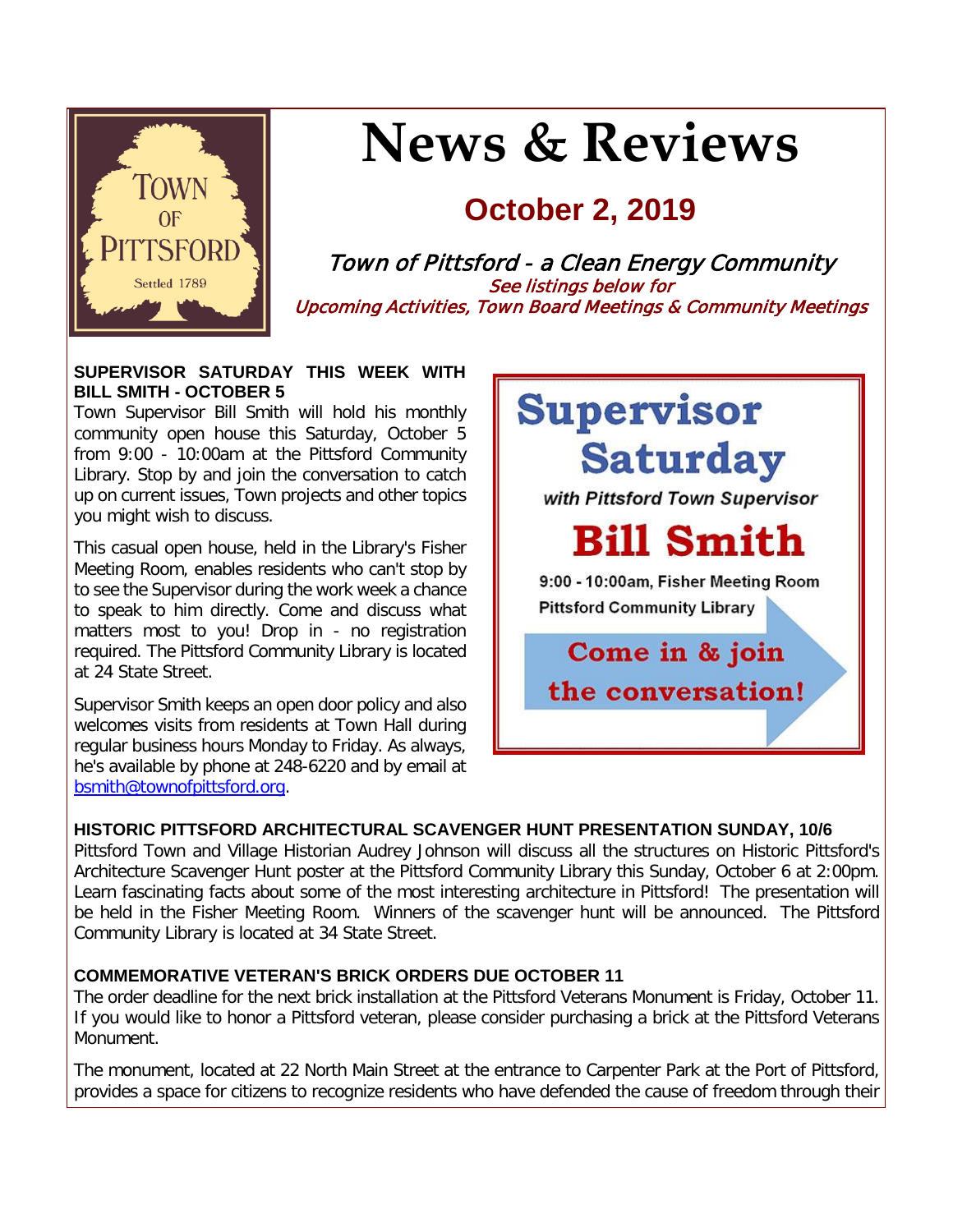American military service. The walkway surrounding the dedication plaque accommodates personalized bricks to pay tribute to family members and friends.

Each brick allows room to include name, rank and details of military service, and may be purchased at a cost of \$50. An 8½" x 11" certificate, suitable for framing, is also included with the purchase. The installation of the bricks is completed twice a year, just prior to Memorial Day and then again before Veterans Day (November 11). Orders must be received by October 11 to be included in the installation for Veterans Day. Information and order forms are available at Town Hall (11 South Main Street) or online; [click HERE for](http://r20.rs6.net/tn.jsp?f=001mzShVsjLr3a2b48MOYkm2EnfstuqX1G4cO9LaFMQar3YG0yiEB7xo14gtgXJfj0AROX01V1mTfQN_9mK6s1-WBspdnSnSjJKA8e-fizWIrFzj-NtdPqpyZHAYHBFElk8ODr1IfhazEvLX15PrufK4B5My7_mYWXZRd8WUvrjA_6JkA2ZQA_ZuIf5STOFaqOlyuj2BWcnlvjudJIeyn0baB2kmkckpVmb10ztX34l7RB1DspMQS_nMPrc6JQ04PKHOQpmZzOm5YMPFq1XIeVnT0cZSl0ESQrQ3gJSm5i3bO_0yELpot4btg==&c=ZQ0htoe2rzIdWI3xwE7CUQQze9MxQUqbtHQlO-EVMSDTUJ49O5ae1Q==&ch=SxYt5OaUA-yZdsDT-dya9-l2YiCi2s_w-axk1M4TWgW0Chno5xa4pQ==)  [more information and order form.](http://r20.rs6.net/tn.jsp?f=001mzShVsjLr3a2b48MOYkm2EnfstuqX1G4cO9LaFMQar3YG0yiEB7xo14gtgXJfj0AROX01V1mTfQN_9mK6s1-WBspdnSnSjJKA8e-fizWIrFzj-NtdPqpyZHAYHBFElk8ODr1IfhazEvLX15PrufK4B5My7_mYWXZRd8WUvrjA_6JkA2ZQA_ZuIf5STOFaqOlyuj2BWcnlvjudJIeyn0baB2kmkckpVmb10ztX34l7RB1DspMQS_nMPrc6JQ04PKHOQpmZzOm5YMPFq1XIeVnT0cZSl0ESQrQ3gJSm5i3bO_0yELpot4btg==&c=ZQ0htoe2rzIdWI3xwE7CUQQze9MxQUqbtHQlO-EVMSDTUJ49O5ae1Q==&ch=SxYt5OaUA-yZdsDT-dya9-l2YiCi2s_w-axk1M4TWgW0Chno5xa4pQ==)

#### **FLU SHOTS AVAILABLE AT THE COMMUNITY CENTER ON OCTOBER 15 FOR AGES 50+**

Those 50 years of age and over can make a reservation to receive the flu vaccine through the Pittsford Seniors program at the Spiegel Pittsford Community Center. Flu shots will be administered on Tuesday, October 15 from 9:00am - 12noon. Participants must provide their medical insurance card and proof of identification prior to receiving the vaccine. Reservations can be made by calling the Pittsford Seniors at 248-6235. Please note, advance reservation is required to ensure sufficient supply of the vaccine is made available.

The Town's Spiegel Pittsford Community Center is located at 35 Lincoln Avenue. To learn more about all of our wonderful programs for seniors [click here to visit the Seniors page](http://r20.rs6.net/tn.jsp?f=001mzShVsjLr3a2b48MOYkm2EnfstuqX1G4cO9LaFMQar3YG0yiEB7xo14gtgXJfj0AW1h9KeX288b636utRZ_tHPspzscKBTdjLKnG-GTi_ZLZrFtaLEQm_XYjrMu_Dez-wqXVSaRa0i0tXCRlWhUCWgnAgwnBsjHmT5qTkHo76xmhcvNBmg9V09l5i3GdNKedikNSyJcyrq27x7GMNke0QJlvCuSQeMeB5CLrgdNl_BJasNLha8qwEoHLmZ5HUqJ3-d0VfyYMlFRw7Ic-Hl3kTE8nsoi3R08IdQLk6EzokCONPaHmY2sAls65ruGgpq8U&c=ZQ0htoe2rzIdWI3xwE7CUQQze9MxQUqbtHQlO-EVMSDTUJ49O5ae1Q==&ch=SxYt5OaUA-yZdsDT-dya9-l2YiCi2s_w-axk1M4TWgW0Chno5xa4pQ==) on the Town website or read our [Seniors program info brochure online.](http://r20.rs6.net/tn.jsp?f=001mzShVsjLr3a2b48MOYkm2EnfstuqX1G4cO9LaFMQar3YG0yiEB7xo86NmAxRpDSSOopHATGqm3i0Af1BL2MioCECWP4WBiw2KudpjyhhrQXWvTKjOUWJbxD9NSSXDNnZxyd-1BnTxzOBSsGAZA686RwL9KU1wYDt3n6VbaS-NuByM-4GC5exlZSBxkzueL7zQ341bFcCO7wN2jvP8-vVsGMGpaaUS_8rbiXqhxGU-p4ot3iMgSKdhTNKcrutrUagb-ephJdVUjagOVn88y8yiYs9bj5x8PYtM02oETS_QgFJFiSZeKUYXbd0w1rFcQPat7OL1TZKdvpNSFzcRtK0hIZ47PCiawIMmFU3w1eYlYg=&c=ZQ0htoe2rzIdWI3xwE7CUQQze9MxQUqbtHQlO-EVMSDTUJ49O5ae1Q==&ch=SxYt5OaUA-yZdsDT-dya9-l2YiCi2s_w-axk1M4TWgW0Chno5xa4pQ==)

#### **PITTSFORD FOOD CUPBOARD OPEN HOUSE TONIGHT, 6-8PM - WEDNESDAY, 10/2**

Members of the public are invited to stop by for a tour during the Pittsford Food Cupboard Open House tonight (Wednesday, October 2) from 6:00 - 8:00pm. The Pittsford Food Cupboard is now open at its new location - 3800 Monroe Avenue, Door 26. The Food Cupboard hours and the phone number (264-9860) remain the same. For complete information visit their website at [www.pittsfordfoodcupboard.net.](http://r20.rs6.net/tn.jsp?f=001mzShVsjLr3a2b48MOYkm2EnfstuqX1G4cO9LaFMQar3YG0yiEB7xo2i9j2ycoCAXDi31WR-KDnJ_8-OXv54cvupsKgzLPculQocyBYUZSOyjrE0fTlhoELQk6iy1XtNMswSnFgIc03VeGKDWIpiT04mwjADuESGPYgWODasY8n5WCB8iclXbMSjXMlxZmxooIUxeKFZVogS3iUGrRGwEIZIERFheykr0s8uAYiQmFWDkknyrmgrK6GDXdJ7JYQyMHTFESpzbPh5i-g3avQ1hvQ-NK_HrcqwuKprvxW6-WOiclqeRIKWixw==&c=ZQ0htoe2rzIdWI3xwE7CUQQze9MxQUqbtHQlO-EVMSDTUJ49O5ae1Q==&ch=SxYt5OaUA-yZdsDT-dya9-l2YiCi2s_w-axk1M4TWgW0Chno5xa4pQ==)

#### **CHAMBER OF COMMERCE TOWN BOARD CANDIDATES FORUM IS OCTOBER 10**

The Pittsford Chamber of Commerce is sponsoring a Town Board Candidates Forum to be held Thursday, October 10 from 7:00 - 9:00pm in the Sutherland High School Auditorium. The event is open to all Pittsford residents and Pittsford businesses owners. ASL interpretation will be provided; recordings, videography and photography will not be allowed. Questions from Chamber members and attendees will be presented by the moderator; each candidate will have an allotted time to answer. Attendees wishing to submit a question to the candidates should arrive 15 minutes early to fill out question card. For more information contact the Chamber at [info@pittsfordchamber.org](mailto:info@pittsfordchamber.org?subject=Chamber%20Town%20Board%20Candidates%20Forum) or call (585) 902-2297. Sutherland High School is located at 55 Sutherland Street.

#### **REMINDERS**

#### **WOMEN'S CLUB BUNCO FOR CHARITY EVENT IS OCT. 17 AT MIDVALE COUNTRY CLUB**

The Women's Club of Pittsford is hosting a "Bunco 4 - Support Local Non-Profit Agencies" event at Midvale Country Club on Thursday, October 17 at 5:30pm. The event is open to men and women and will raise funds for local charities. The evening includes buffet salad bar, soup and dessert, plus a cash bar, bunco and raffles for 25 themed gift baskets, each valued at \$250. If you don't know how to play Bunco you can learn that night! Tickets are \$40 and must be purchased in advance. **Registration deadline is October 8.** For more information and tickets visit [www.womensclubofpittsford.org.](http://r20.rs6.net/tn.jsp?f=001mzShVsjLr3a2b48MOYkm2EnfstuqX1G4cO9LaFMQar3YG0yiEB7xo3dD0hXmIZ893sm8xZmS2isO1Ka8rH3iJB9VKReZy7cP_tecm42EaARIGUKXdfJdTwxQR1pyvw8CGRBylun73vHvosG8hb2OAlEc4SA_LIVb79D4fdBxCR8h7s0sTNFPD8SARocD2IjszxvlCeihzQFPw02y1J8QEiCNlFpTw55Y5xO_hnx_cY93vhBuXBzM_3Rgmxti2-hWRkaziVgH7uhJvqBKgJdIy_5rWCtrqIvtHnD2bFfWWEUT2twSqigcpg==&c=ZQ0htoe2rzIdWI3xwE7CUQQze9MxQUqbtHQlO-EVMSDTUJ49O5ae1Q==&ch=SxYt5OaUA-yZdsDT-dya9-l2YiCi2s_w-axk1M4TWgW0Chno5xa4pQ==)

#### **ASL INTERPRETER AT TOWN BOARD MEETINGS**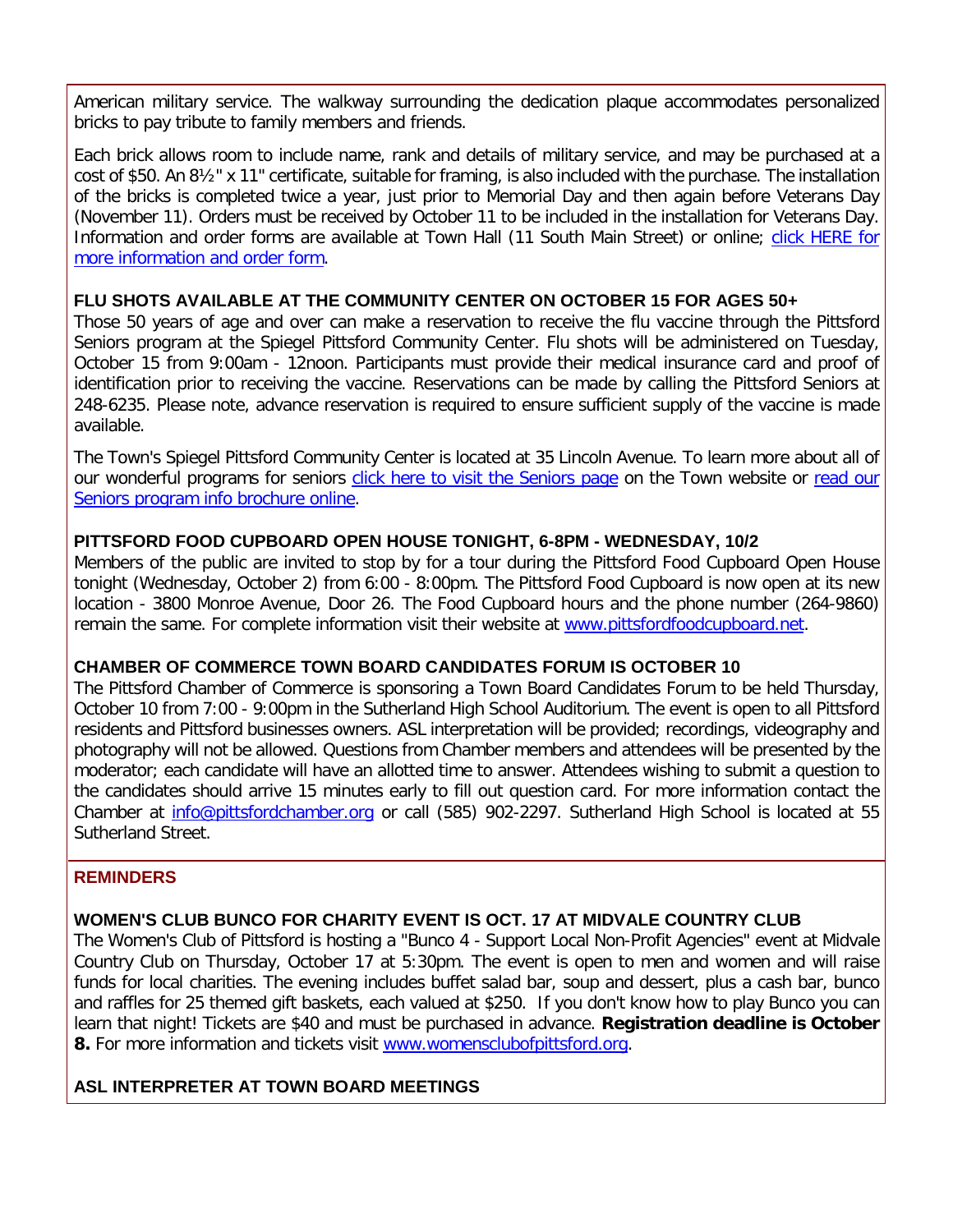The Town of Pittsford provides an American Sign Language interpreter at every meeting of the Pittsford Town Board, to interpret for those who need this service.

#### **UPCOMING COMMUNITY ACTIVITIES IN PITTSFORD**

- Pittsford Food Cupboard [Open House & Facility Tour,](http://r20.rs6.net/tn.jsp?f=001mzShVsjLr3a2b48MOYkm2EnfstuqX1G4cO9LaFMQar3YG0yiEB7xo2i9j2ycoCAXDi31WR-KDnJ_8-OXv54cvupsKgzLPculQocyBYUZSOyjrE0fTlhoELQk6iy1XtNMswSnFgIc03VeGKDWIpiT04mwjADuESGPYgWODasY8n5WCB8iclXbMSjXMlxZmxooIUxeKFZVogS3iUGrRGwEIZIERFheykr0s8uAYiQmFWDkknyrmgrK6GDXdJ7JYQyMHTFESpzbPh5i-g3avQ1hvQ-NK_HrcqwuKprvxW6-WOiclqeRIKWixw==&c=ZQ0htoe2rzIdWI3xwE7CUQQze9MxQUqbtHQlO-EVMSDTUJ49O5ae1Q==&ch=SxYt5OaUA-yZdsDT-dya9-l2YiCi2s_w-axk1M4TWgW0Chno5xa4pQ==) Wednesday, 10/2, 6:00 8:00pm, 3800 Monroe Avenue, Door 26
- **Supervisor Saturday with Bill Smith** join the conversation with Town Supervisor Bill Smith at this casual open house, topics of discussion based upon attendee interest; Saturday, 10/5, 9:00 - 10:00am, Fisher Meeting Room (first floor), Pittsford Community Library, 24 State Street
- [Women's Club of Pittsford "Bunco 4 -](http://r20.rs6.net/tn.jsp?f=001mzShVsjLr3a2b48MOYkm2EnfstuqX1G4cO9LaFMQar3YG0yiEB7xo3dD0hXmIZ893sm8xZmS2isO1Ka8rH3iJB9VKReZy7cP_tecm42EaARIGUKXdfJdTwxQR1pyvw8CGRBylun73vHvosG8hb2OAlEc4SA_LIVb79D4fdBxCR8h7s0sTNFPD8SARocD2IjszxvlCeihzQFPw02y1J8QEiCNlFpTw55Y5xO_hnx_cY93vhBuXBzM_3Rgmxti2-hWRkaziVgH7uhJvqBKgJdIy_5rWCtrqIvtHnD2bFfWWEUT2twSqigcpg==&c=ZQ0htoe2rzIdWI3xwE7CUQQze9MxQUqbtHQlO-EVMSDTUJ49O5ae1Q==&ch=SxYt5OaUA-yZdsDT-dya9-l2YiCi2s_w-axk1M4TWgW0Chno5xa4pQ==) Support Local Non-Profit Agencies" event, Thursday, 10/17, 5:30pm, Midvale Country Club; buffet salad bar, soup and dessert, cash bar, bunco and raffles. Tickets must be purchased in advance, registration deadline is 10/8; tickets and more info at [www.womensclubofpittsford.org.](http://r20.rs6.net/tn.jsp?f=001mzShVsjLr3a2b48MOYkm2EnfstuqX1G4cO9LaFMQar3YG0yiEB7xo3dD0hXmIZ893sm8xZmS2isO1Ka8rH3iJB9VKReZy7cP_tecm42EaARIGUKXdfJdTwxQR1pyvw8CGRBylun73vHvosG8hb2OAlEc4SA_LIVb79D4fdBxCR8h7s0sTNFPD8SARocD2IjszxvlCeihzQFPw02y1J8QEiCNlFpTw55Y5xO_hnx_cY93vhBuXBzM_3Rgmxti2-hWRkaziVgH7uhJvqBKgJdIy_5rWCtrqIvtHnD2bFfWWEUT2twSqigcpg==&c=ZQ0htoe2rzIdWI3xwE7CUQQze9MxQUqbtHQlO-EVMSDTUJ49O5ae1Q==&ch=SxYt5OaUA-yZdsDT-dya9-l2YiCi2s_w-axk1M4TWgW0Chno5xa4pQ==)
- [Friends of Pittsford Library Fall Book Sale](http://r20.rs6.net/tn.jsp?f=001mzShVsjLr3a2b48MOYkm2EnfstuqX1G4cO9LaFMQar3YG0yiEB7xo8l4bXUaqOWh87mAcLcEbxQDrRSRTZyMmYNxMZnp1qOAVIPjJnARuCSntXlE4ceZF91gLRAuVKhD72ukwDCaBMgAxfYF7Gdx2C6uTYl038aVpSLUWF4uipxSZVupU2z1EtZeN4okPTvZefhDnDe88JH3cDsLxLxExZYPXCnmgMjVyxi6jsAx7pJaeuK4D2RIejV0FWkMXjsn0cTSlHYiJIKFLq1KlGyLsZTEVckoHrMhk4wEZMSqi-MH5Qf-ySGK0z-HzVb6px1k&c=ZQ0htoe2rzIdWI3xwE7CUQQze9MxQUqbtHQlO-EVMSDTUJ49O5ae1Q==&ch=SxYt5OaUA-yZdsDT-dya9-l2YiCi2s_w-axk1M4TWgW0Chno5xa4pQ==) books, games, DVDs, & CDs at great prices, credit cards accepted; **Friday**, 10/18, 5:00 - 8:30pm (members only, join at the door for only \$5, \$3 for youth under 18 and ages 60+), open to public **Saturday**, 10/19, 10:00am - 5:00pm, **Sunday**, 10/20, 10:00am - 4:00pm half-price, 4:30 - 5:00pm children 12 & under with a parent or guardian may fill one bag per family (young adult & children's books only) for \$3, all others fill a bag for \$3 from 5:00 - 6:00pm; Pittsford Community Library, 24 State Street. **Volunteers and donations needed**. Funds raised support programs and materials for our library; more info [www.pittsfordlibraryfriends.com](http://r20.rs6.net/tn.jsp?f=001mzShVsjLr3a2b48MOYkm2EnfstuqX1G4cO9LaFMQar3YG0yiEB7xo8l4bXUaqOWhlwdU-d0drnxTzsnIfqgfyWN2OHOTi5NFKEXOosdJnigVMsyhNz300JoVnF-toTFFQmpZttiwvKC0N-YefSJ4K-7_HrSUiTJWC9X3vQvscOLsY3Swrgr_XQgSlIYd5-gaS-z66aOlrhfRAn3Fr9dFrqGPXqFnYJBH1wB68_5gRxiJTq0V-d9bcwkmPXc5xy8lPvjMlNf-VpPRQSdU3xnLlnfrQhlcWVV8NKjdJpK-hWljgT8t5eHGNg==&c=ZQ0htoe2rzIdWI3xwE7CUQQze9MxQUqbtHQlO-EVMSDTUJ49O5ae1Q==&ch=SxYt5OaUA-yZdsDT-dya9-l2YiCi2s_w-axk1M4TWgW0Chno5xa4pQ==) or call the Library at (585) 248-6275
- [PTSA Super Sale Donation Drop Off & Volunteering,](http://r20.rs6.net/tn.jsp?f=001mzShVsjLr3a2b48MOYkm2EnfstuqX1G4cO9LaFMQar3YG0yiEB7xo4dlkH3rRaGcqLnwrxjtNrcHu3JRMkcZi0FFRwVujWG20SlkZTLeHnKhvAglxYtHpMCfIDR-nS-fIlxdT5a3LOvojllvgVEKGK7U2DS3lVDz3shjqMUlhbIU0mzLYnv4cAetZguLq2reksnhUxC5_II4stCngr_1G9wJyNeX9fo27lyjW8mjOdLmXlZZUqhXtW4CCCwYp_ZrpIzHNf82JpUrlyGkony3vH-5RIxmOTBJ1EN6HlPhOqo7fs1b3j4zXA==&c=ZQ0htoe2rzIdWI3xwE7CUQQze9MxQUqbtHQlO-EVMSDTUJ49O5ae1Q==&ch=SxYt5OaUA-yZdsDT-dya9-l2YiCi2s_w-axk1M4TWgW0Chno5xa4pQ==) donation drop off Saturday & Sunday, 10/19 & 20 (no Monday drop-off), sale 10/23-26, Pittsford Mendon High School, 472 Mendon Road; **volunteers and donations needed**, times and additional information [HERE](http://r20.rs6.net/tn.jsp?f=001mzShVsjLr3a2b48MOYkm2EnfstuqX1G4cO9LaFMQar3YG0yiEB7xo7TA-LsdKMD3S0vpYJV9U2GxoHx-7blU9wMY3v7EEvrAbAIxI-cAraL42dJeHrXsaRwhYEJ5azx9JMRpRvpv4w4-G31S23YDFFJAnDwb6FaxY7PmYqAmLr-l6Yx2Ksh2Pb7jw0XTvIoT40PkUf6mYcolzAAPbhuQN5yUVEEIyE1N8RL7xlwkt4RpGDl_ZJ6ofHNH6hPi9EMsGvIEnmiNLXd_VctEnC3p_F3gkSrgvHKwVKtoQpTWMF7YylpPwEUaLQ==&c=ZQ0htoe2rzIdWI3xwE7CUQQze9MxQUqbtHQlO-EVMSDTUJ49O5ae1Q==&ch=SxYt5OaUA-yZdsDT-dya9-l2YiCi2s_w-axk1M4TWgW0Chno5xa4pQ==)
- Town of [Pittsford Family Halloween Fest,](http://r20.rs6.net/tn.jsp?f=001mzShVsjLr3a2b48MOYkm2EnfstuqX1G4cO9LaFMQar3YG0yiEB7xowP52nQB28fDHbNtHXqKLiaTBl_aVKox5_7Z5qN7h9xa2sxWCKGJ1q1qLUq750jOmqKfr5Ebpyfb0a6Xv7LMXXsmIkM3KPQgTlELy7Vb8geqBeSZzcbf9Op9ZYxT1zXpxq4X8pzTxnmAW22lZO5LfoWrswnzmldFDoUFAJ1q-2lq-N22LhPZIoobrPPtVVagr3m4vg5poeNNNaDap9uG7Jzlh0RluXRxtMofzlRcwIoCQAc8WAdw1G6XGfJcxqmMYjv0WwpQoihn&c=ZQ0htoe2rzIdWI3xwE7CUQQze9MxQUqbtHQlO-EVMSDTUJ49O5ae1Q==&ch=SxYt5OaUA-yZdsDT-dya9-l2YiCi2s_w-axk1M4TWgW0Chno5xa4pQ==) Sunday, 10/20, 2:00-5:00PM, St. John Fisher College Ralph C. Wilson, Jr. Athletic Center, 3690 East Avenue; games, crafts, refreshments, music, costume parade, requested donation one canned good per person, to benefit Pittsford Food Cupboard.
- [PTSA Super Sale,](http://r20.rs6.net/tn.jsp?f=001mzShVsjLr3a2b48MOYkm2EnfstuqX1G4cO9LaFMQar3YG0yiEB7xo4dlkH3rRaGcqLnwrxjtNrcHu3JRMkcZi0FFRwVujWG20SlkZTLeHnKhvAglxYtHpMCfIDR-nS-fIlxdT5a3LOvojllvgVEKGK7U2DS3lVDz3shjqMUlhbIU0mzLYnv4cAetZguLq2reksnhUxC5_II4stCngr_1G9wJyNeX9fo27lyjW8mjOdLmXlZZUqhXtW4CCCwYp_ZrpIzHNf82JpUrlyGkony3vH-5RIxmOTBJ1EN6HlPhOqo7fs1b3j4zXA==&c=ZQ0htoe2rzIdWI3xwE7CUQQze9MxQUqbtHQlO-EVMSDTUJ49O5ae1Q==&ch=SxYt5OaUA-yZdsDT-dya9-l2YiCi2s_w-axk1M4TWgW0Chno5xa4pQ==) 9:00am 7:00pm Wednesday through Friday, 10/23-25, 9:00am 12noon on Saturday, 10/26, Pittsford Mendon High School, 472 Mendon Road; Thursday and Friday are both half-price days, Saturday features the Bag it/Let's Make a Deal sale. For more info see the Super [Sale FAQ page](http://r20.rs6.net/tn.jsp?f=001mzShVsjLr3a2b48MOYkm2EnfstuqX1G4cO9LaFMQar3YG0yiEB7xo7TA-LsdKMD3S0vpYJV9U2GxoHx-7blU9wMY3v7EEvrAbAIxI-cAraL42dJeHrXsaRwhYEJ5azx9JMRpRvpv4w4-G31S23YDFFJAnDwb6FaxY7PmYqAmLr-l6Yx2Ksh2Pb7jw0XTvIoT40PkUf6mYcolzAAPbhuQN5yUVEEIyE1N8RL7xlwkt4RpGDl_ZJ6ofHNH6hPi9EMsGvIEnmiNLXd_VctEnC3p_F3gkSrgvHKwVKtoQpTWMF7YylpPwEUaLQ==&c=ZQ0htoe2rzIdWI3xwE7CUQQze9MxQUqbtHQlO-EVMSDTUJ49O5ae1Q==&ch=SxYt5OaUA-yZdsDT-dya9-l2YiCi2s_w-axk1M4TWgW0Chno5xa4pQ==)

#### **TOWN OF PITTSFORD BOARD MEETINGS**

• **Environmental Board**, Monday, 10/7, 7:00PM, Town Hall - 2nd Floor Conference Room, 11 South Main Street

#### **COMMUNITY MEETINGS CALENDAR**

- [Women's Club of Pittsford,](http://r20.rs6.net/tn.jsp?f=001mzShVsjLr3a2b48MOYkm2EnfstuqX1G4cO9LaFMQar3YG0yiEB7xo3dD0hXmIZ893sm8xZmS2isO1Ka8rH3iJB9VKReZy7cP_tecm42EaARIGUKXdfJdTwxQR1pyvw8CGRBylun73vHvosG8hb2OAlEc4SA_LIVb79D4fdBxCR8h7s0sTNFPD8SARocD2IjszxvlCeihzQFPw02y1J8QEiCNlFpTw55Y5xO_hnx_cY93vhBuXBzM_3Rgmxti2-hWRkaziVgH7uhJvqBKgJdIy_5rWCtrqIvtHnD2bFfWWEUT2twSqigcpg==&c=ZQ0htoe2rzIdWI3xwE7CUQQze9MxQUqbtHQlO-EVMSDTUJ49O5ae1Q==&ch=SxYt5OaUA-yZdsDT-dya9-l2YiCi2s_w-axk1M4TWgW0Chno5xa4pQ==) general & Lake District meeting, meet the General Federation of Women's Clubs NY President and President-Elect, learn about accomplishments as part of the larger GFWC group, Thursday, 10/3, 6:30PM, Spiegel Pittsford Community Center, room 107, 35 Lincoln Avenue
- **Supervisor Saturday with Bill Smith** join the conversation with Town Supervisor Bill Smith at this casual open house, topics of discussion based upon attendee interest; Saturday, 10/5, 9:00 - 10:00am, Fisher Meeting Room (first floor), Pittsford Community Library, 24 State Street
- [Village Board of Trustees,](http://www.villageofpittsford.com/?utm_source=eNews+10-02-19&utm_campaign=eNews+10-02-19&utm_medium=email) Tuesday, 10/8, 7:00pm, Village Hall, 21 North Main Street
- [American Legion Rayson-Miller Post 899](http://r20.rs6.net/tn.jsp?f=001mzShVsjLr3a2b48MOYkm2EnfstuqX1G4cO9LaFMQar3YG0yiEB7xo2i9j2ycoCAXF5PTeXbv3Xsz2AzK7MR4gyzR9LpTO2TZu3_bkCHP0-jSm6KAbsLHl3d_AfChazGZGQU5Re8PA2N82TxrUBHDlvw13jqCts9fkBjum02tzCssgyIpW6uDouvjQJZAuUzVZ82-37SrEGRJYPZq69p0zGop8nJIqonrIT2EL6awvLMLb9RjFny2mIUZyTzrlM-0xR3f3dy1GiFYSI58dGASTZVeeN5cSfkLbT1JmFbswGppV9w5_osFfA==&c=ZQ0htoe2rzIdWI3xwE7CUQQze9MxQUqbtHQlO-EVMSDTUJ49O5ae1Q==&ch=SxYt5OaUA-yZdsDT-dya9-l2YiCi2s_w-axk1M4TWgW0Chno5xa4pQ==) Tuesday morning breakfast and socializing, every Tuesday, 8:00-10:00am, Post 899, Pittsford Village Hall lower level, 21 North Main Street; open to